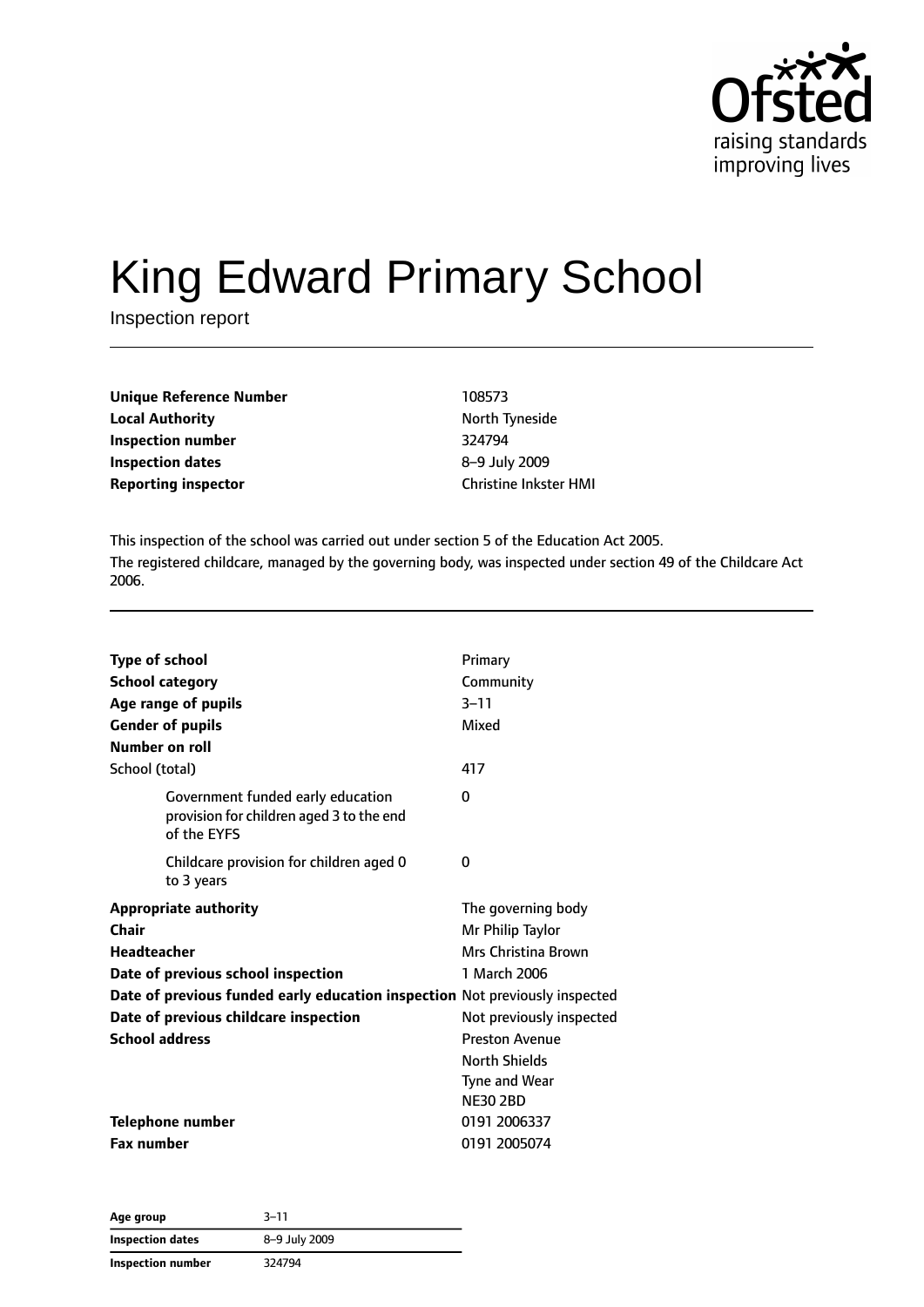.

<sup>©</sup> Crown copyright 2009

Website: www.ofsted.gov.uk

This document may be reproduced in whole or in part for non-commercial educational purposes, provided that the information quoted is reproduced without adaptation and the source and date of publication are stated.

Further copies of this report are obtainable from the school. Under the Education Act 2005, the school must provide a copy of this report free of charge to certain categories of people. A charge not exceeding the full cost of reproduction may be made for any other copies supplied.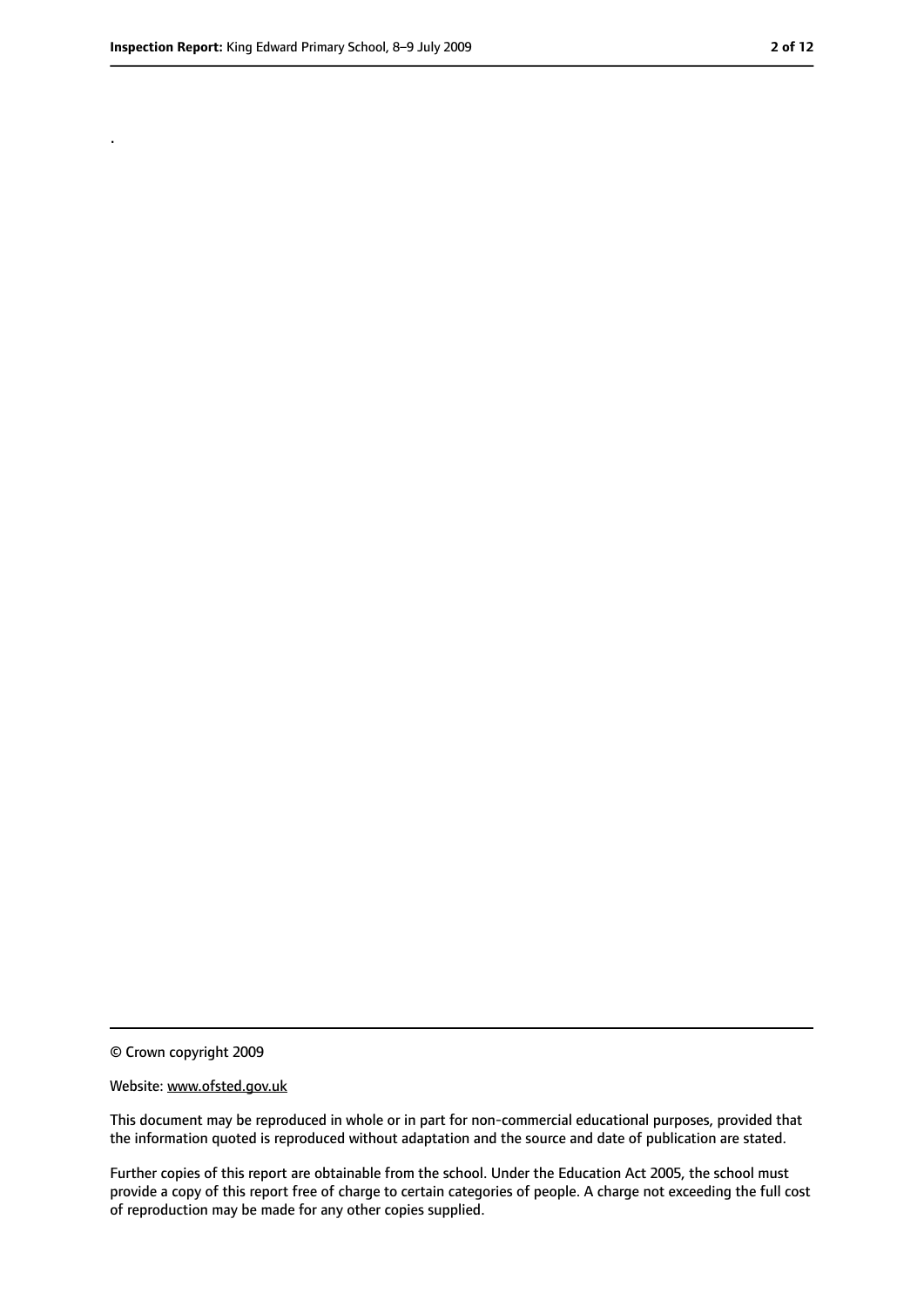# **Introduction**

The inspection was carried out by one of Her Majesty's Inspectors and two additional inspectors.

## **Description of the school**

This is a larger than average size school. The proportion of pupils eligible for free school meals is lower than the national average. The percentage of pupils with learning difficulties and/or difficulties and those with a statement of special educational need is lower than that found nationally. There are approximately 90% of pupils from White British backgrounds. A small proportion of pupils do not have English as their first language. There is provision for the Early Years Foundation Stage, including a Nursery and two Reception classes. There is also extended provision, including a breakfast club, after-school club and wrap-around care for Nursery children. The school has a number of awards including Activemark, the Healthy School Award and the Eco School Award.

#### **Key for inspection grades**

| Outstanding  |
|--------------|
|              |
| Satisfactory |
| Inadequate   |
|              |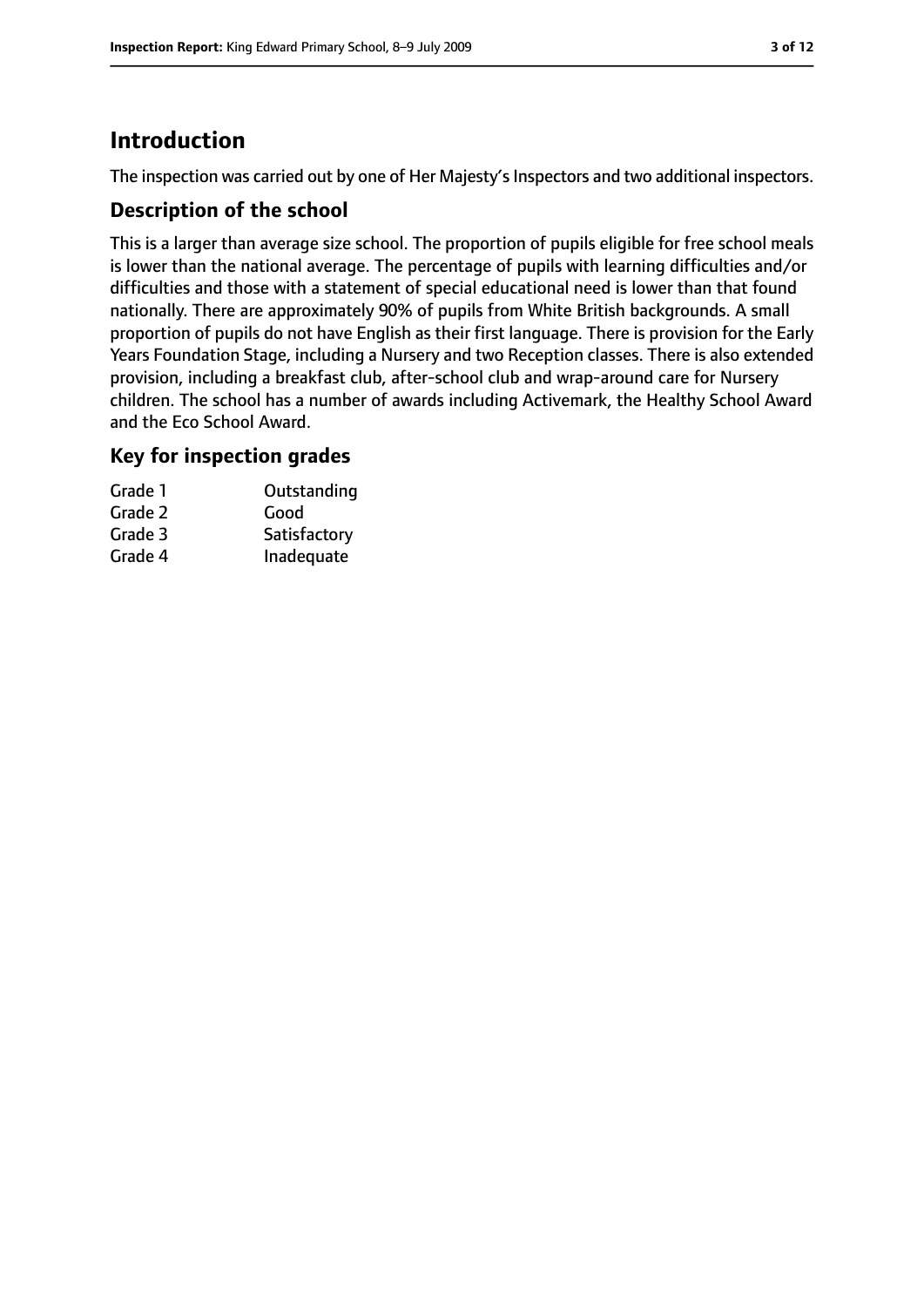## **Overall effectiveness of the school**

#### **Grade: 3**

The school provides a satisfactory education for its pupils. It has some important strengths; most notably, the highly effective pastoral care and support provided for pupils and pupils' outstanding personal development and well-being. The vast majority of parents are very positive about the work of the school and inspectors confirm parents' views that children are extremely well cared for. As one parent states, 'The school environment is very caring with all children being valued and encouraged to have respect for themselves and others'. Pupils' behaviour is exemplary. They are polite, thoughtful and show great care and consideration for one another. Pupils are confident, well-rounded individuals who demonstrate extremely positive attitudes to learning.

Pupils enter Year 1 with a wide range of skills and abilities which are broadly average overall, although skills in writing and calculation are often lower. They make satisfactory progress across Key Stage 1 and Key Stage 2, to reach levels at the end of Year 6 which are broadly average. Provisional teacher assessments for this year indicate that current Year 2 pupils reached broadly average standards. Pupils with learning difficulties and/or disabilities, those from a minority ethnic background and more able pupils make satisfactory progress from their starting points.

The quality of teaching and learning is satisfactory, although some good teaching was seen. In the best lessons, teachers have a good understanding of what pupils know and can do and plan carefully to ensure their individual needs are met. Where teaching is satisfactory, work often lacks challenge, particularly for more able pupils, and is not matched to the needs and abilities of the individual pupils. This is partly because assessment information is not used precisely enough to identify the next steps in learning. In some lessons there are limited opportunities for pupils to engage in more practical activities and independent learning. As a result, pupils make satisfactory progress.

The curriculum is satisfactory, although there are some good features; notably, the very effective personal, social, health and citizenship education (PSHCE) which has a significant impact on pupils' personal development, the opportunities for enrichment including visits to places of interest to support topic work and the high participation rates in a wide range of extra-curricular activities. However, the curriculum is not sufficiently well-planned to offer an appropriate level of challenge to all pupils, particularly those who are more able.

Leadership and management of the school are satisfactory. Senior staff recognise that standards at the end of Key Stage 2 have not been high enough and that pupils' achievement is satisfactory. School self-evaluation is satisfactory and is evaluative and honest. The headteacher and deputy headteacher, with the support of other senior staff, are working purposefully towards improvement and have introduced a range of new initiatives. However, the impact of these has yet to be seen in increasing the rate of progress made by pupils to enable them to reach higher standards. There has not been enough rigour in monitoring and evaluating the quality and consistency of teaching and learning to ensure that all pupils make consistently good or better progress. Governors fulfil their responsibilities in monitoring and evaluating the work of the school to a satisfactory level. They provide good support and share their expertise within the school for the benefit of pupils. The headteacher, staff and governors provide high quality pastoral care and support for pupils ensuring that they are safe, happy and secure, including through the extended provision.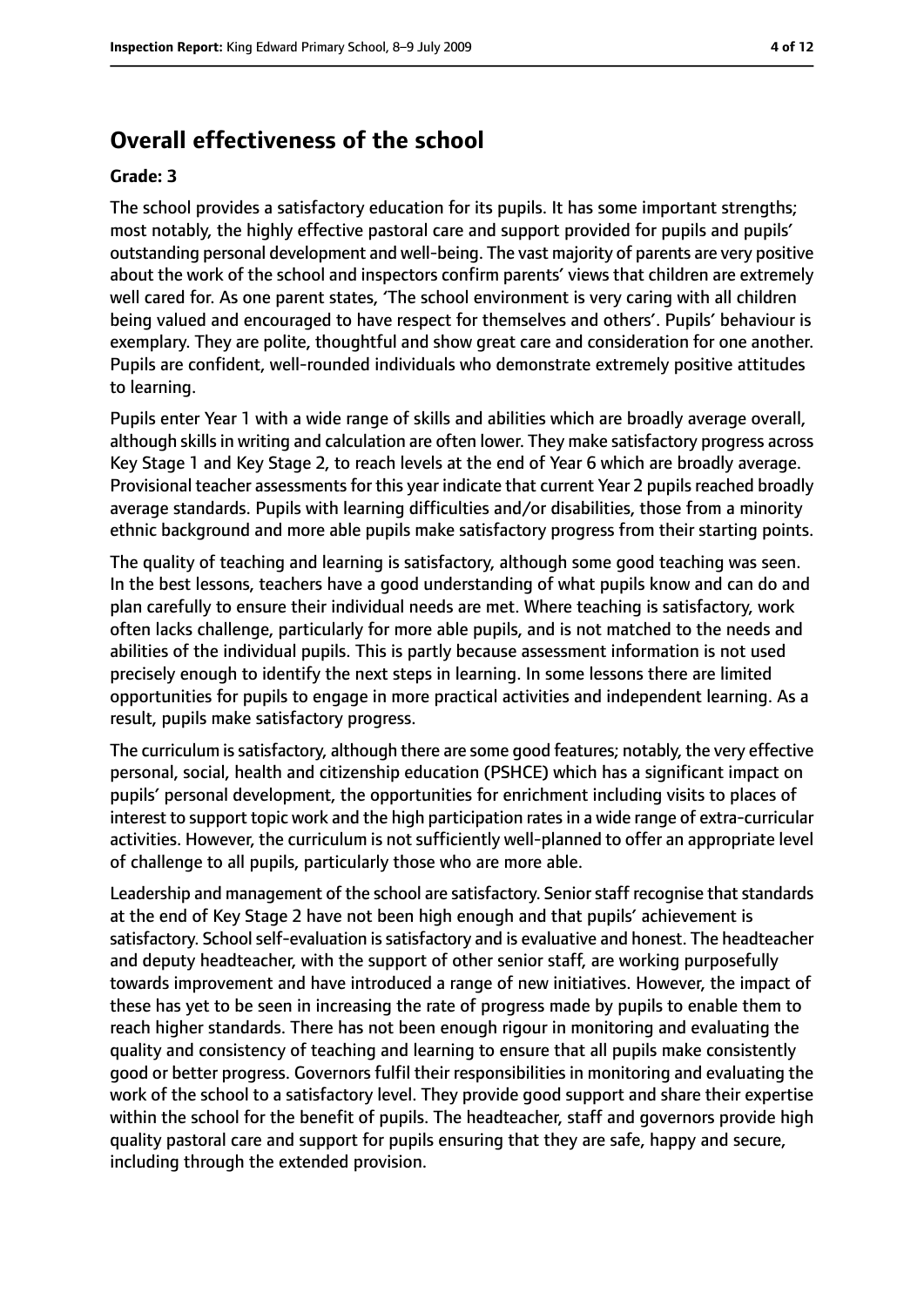The school has addressed the areas for improvement identified in the last inspection satisfactorily. The school has satisfactory capacity to improve further and provides satisfactory value for money.

## **Effectiveness of the Early Years Foundation Stage**

#### **Grade: 2**

Children start the Early Years Foundation Stage with a wide range of skills and abilities, but broadly those typical for their age. Current cohorts are making good progress as a result of the good teaching they receive. By the time they enter Year 1 they reach and sometimes exceed the national expectations for their age in most areas of learning, although their skills in writing and calculation are often lower. There is a wide variety of exciting and stimulating activities available indoors and outdoors, including many opportunities to engage in creative activities. Children thoroughly enjoyed searching for treasure in their role play as 'Pirates'. They also benefited greatly from opportunities to search for and identify 'mini-beasts' outdoors as part of an integrated activity. There is a good balance of child-initiated and adult- led activities and staff take every opportunity to promote children's speaking and listening skills through carefully targeted questioning. Good attention is paid to developing children's handwriting skills and as a result their work is neat and well presented. The Early Years Foundation Stage is well led and managed and staff work effectively as a team.

The welfare arrangements for children are outstanding. Staff provide an extremely nurturing and caring environment and children know they can turn to an adult should they need help. The school works closely with the wrap-around care provision to ensure continuity of care for children. There is good communication to ensure children's personal needs are met and staff benefit from sharing good practice. Children are confident and independent learners and they work cooperatively with one another, taking turns and sharing equipment. Children have extremely positive attitudes to learning and their behaviour is exemplary. Consequently, their personal development and well-being is outstanding.

## **What the school should do to improve further**

- Raise standards in the core subjects by using reliable data consistently to:
- ensure that work is well matched to the abilities of individual pupils and consistently offers challenge to all groups of learners, especially the most able
- ensure that all teachers plan appropriate and precise next steps in learning for all pupils.
- Improve the rigour in monitoring and evaluating the quality and consistency of teaching and learning to ensure that all pupils make consistently good or better progress.

A small proportion of the schools whose effectiveness is judged satisfactory but which have areas of underperformance will receive a monitoring visit by an Ofsted inspector before their next section 5 inspection.

# **Achievement and standards**

#### **Grade: 3**

Standards by the end of Year 6 are broadly average and represent satisfactory achievement from pupils' broadly average starting points. Provisional teacher assessments indicate that current Year 2 pupils reached broadly average standards. Standards have risen in mathematics and science in recent years at the end of Key Stage 2, but dipped in English in 2008, partly because fewer pupils achieved the higher Level 5 in writing. Significantly, more pupils achieved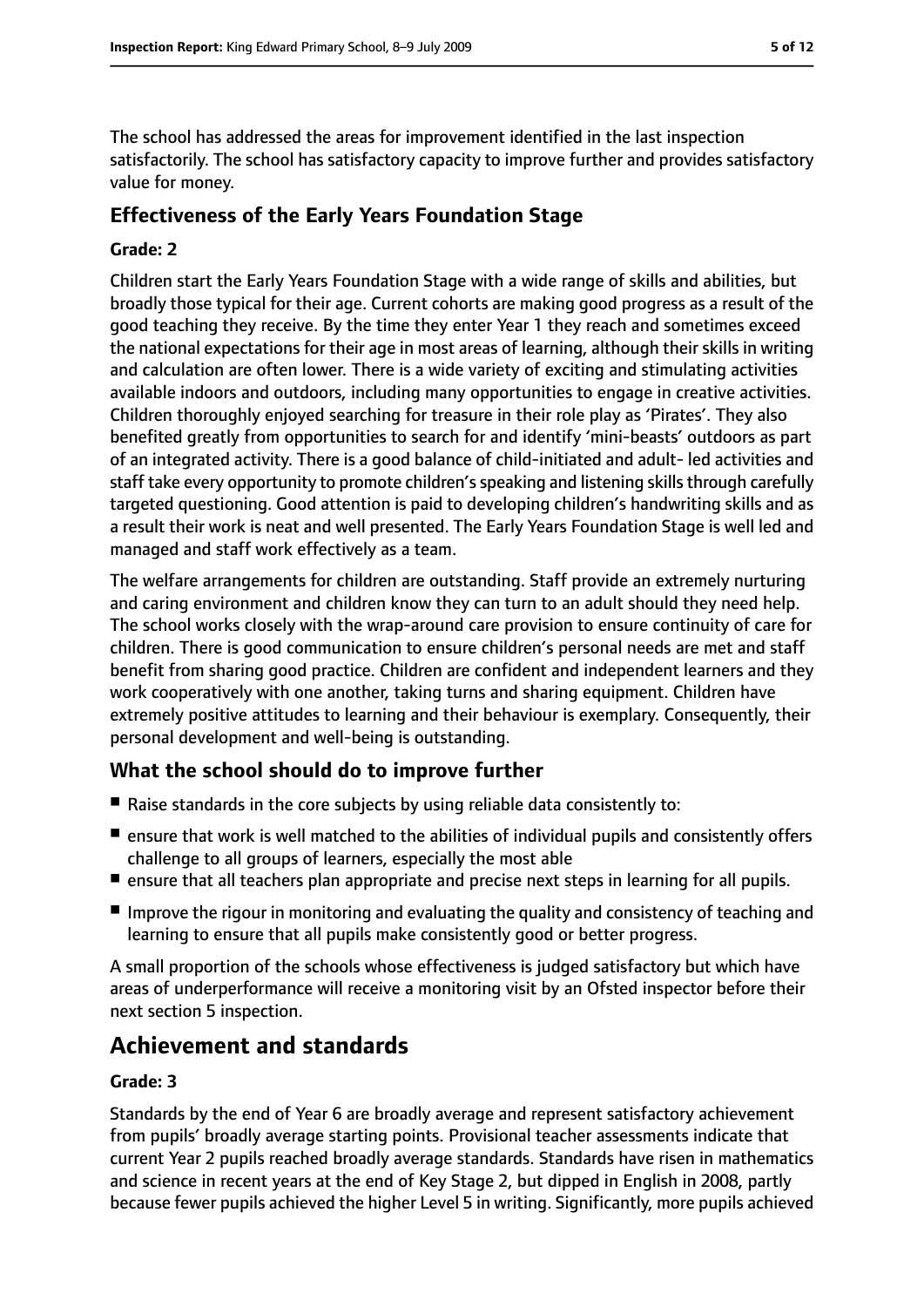the higher Level 5 in science than found nationally in 2008. Teachers' assessments, work seen in pupils' books and in lessons confirm that the majority of current pupils are making satisfactory progress from their starting points. Progress is good in some classes where teaching challenges all pupils, including higher attaining pupils. Pupils with learning difficulties and/or disabilities, those from a minority ethnic background and those who are more able make similar progress to their peers.

# **Personal development and well-being**

#### **Grade: 1**

Pupils' personal development and well-being, including their spiritual, moral, social and cultural development, are outstanding. Pupils thoroughly enjoy being with their friends. This is evident in their exemplary behaviour and the excellent attitudes they have in school. They know the difference between right and wrong and know that rules are for the common good. As one pupil said, 'Without rules the place would be crazy'. They learn to understand and express their feelings and they know that staff will listen and act where appropriate. Consequently, they feel safe and secure in school and know who to turn to if they have a problem. Pupils make an outstanding contribution to the school community, evident in their work in the school garden which was created in partnership with governors, parents and friends of the school. This is a central feature of the outdoor learning environment. They successfully raise money for those less fortunate in other parts of the world such as the shack schools in Soweto. The vast majority make healthy choices at mealtimes and are regularly involved in a wide range of physical activities both in and outside of school. Pupils have a good knowledge and understanding of the cultural diversity in the local and wider community. They are proud of their school. Attendance is well above average and pupils know that school is giving them the opportunity to develop a range of skills and personal qualities that will stand them in good stead for learning in the future. The after-school and breakfast club enhances their personal qualities and well-being by enabling them to play with and care for each other in a family atmosphere and to take responsibility for their actions.

# **Quality of provision**

## **Teaching and learning**

#### **Grade: 3**

While there are many good features in teaching, teaching and learning are satisfactory overall. In the best lessons, teachers have good subject knowledge and plan lessons with a range of activities that interest pupils. There are good relationships and pupils' outstanding behaviour and attitudes contribute to their obvious enjoyment in their lessons, especially when they have hands-on experiences in their learning. Pupils work well independently, in groups and with talk partners and this helps to develop their speaking and listening skills. Teachers use questions well to find out what pupils already know and help them to understand the key points of what they are to learn. Occasionally, teachers spend too much time explaining or asking questions so that the pace of learning drops and opportunities are missed for pupils to learn independently or with their friends. Work is often not well-enough matched to pupils' individual abilities so that it lacks challenge and pupils make satisfactory progress. Teaching assistants and teachers are supportive of pupils with learning difficulties and/or disabilities and those few from a minority ethnic back ground to help them make satisfactory progress.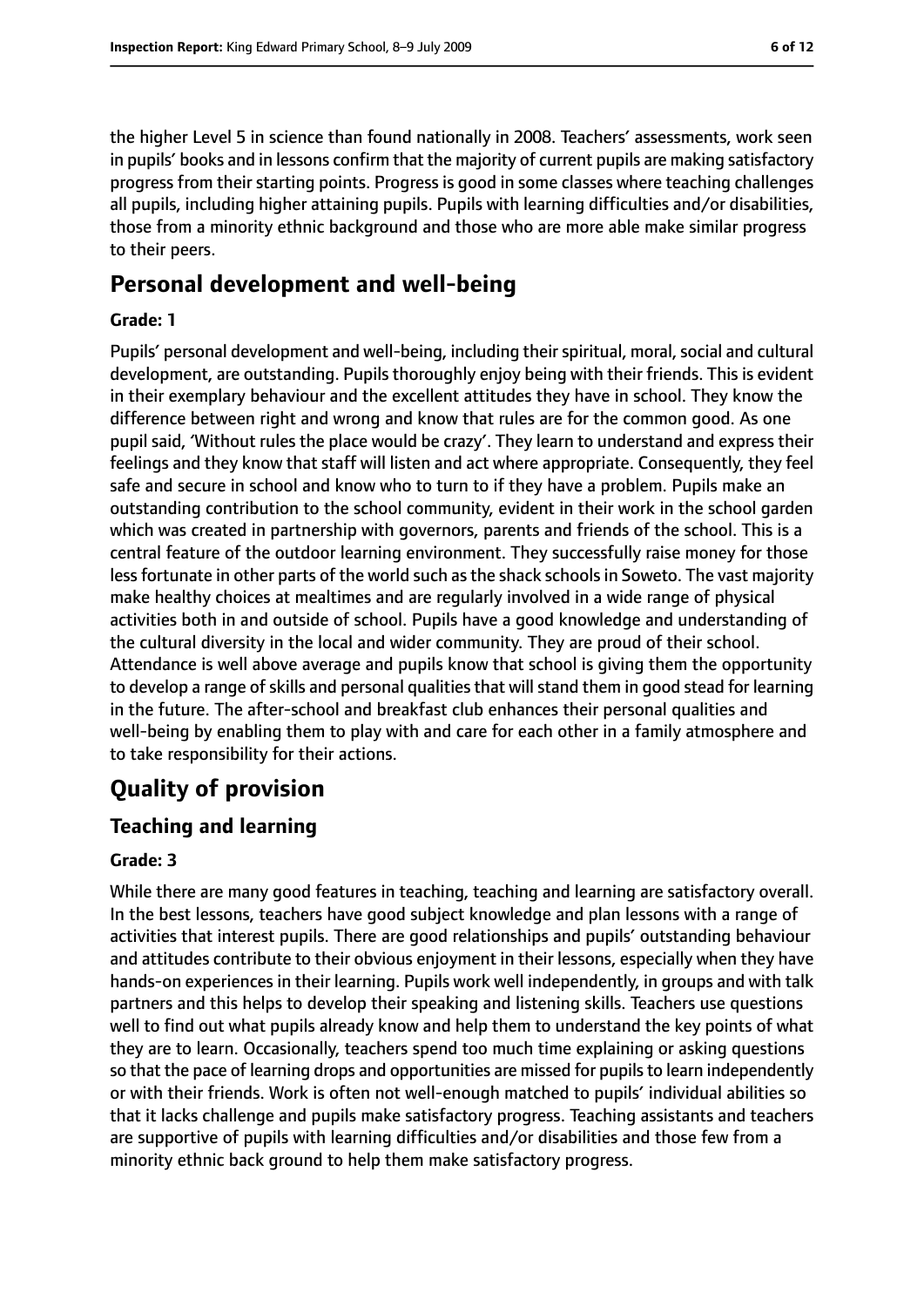## **Curriculum and other activities**

#### **Grade: 3**

The curriculum is satisfactory. Although it offers a wide range of experiences for the pupils, the curriculum is not sufficiently well-planned to ensure that appropriate challenge is offered to all pupils in all subjects across the curriculum so that they can make better than satisfactory progress. It is well-designed to support pupils' outstanding personal development through the PSHCE and social and emotional aspects of learning programmes. There is an emphasis on developing pupils' basic skills in literacy and numeracy so that they achieve age-related expectations and there is good provision for information and communication technology (ICT). There are many opportunities for pupils to develop their writing skills in subjects other than English, for example in writing creation myths in religious education. There is a wide range of exciting enrichment activities such as work about the school's Centenary celebrations, visits to castles, museums and places of worship which pupils enjoy and which contributes to their understanding of their own and others' faiths and cultures. Pupils enjoy art, two hours of physical education a week and the opportunity to learn French and a musical instrument. They enjoy opportunities to learn in the school garden. While there is a strong focus on meeting the needs of pupils with learning difficulties and/or disabilities, some opportunities are missed for them to develop skills alongside their peers. There is a good programme of extra-curricular activities in sport, music and the arts which many pupils enjoy.

#### **Care, guidance and support**

#### **Grade: 3**

The school's pastoral care for its pupils is a strength. It is highly effective in promoting pupils' personal development and well-being. All staff know the children very well and successfully provide a nurturing environment where pupils feel safe and secure. Procedures for safeguarding and protecting pupils meet current government requirements. Newcomers are made very welcome and arrangements for transition are well-organised. Pupils know their targets and these are regularly reviewed and updated. However, the work set for pupils does not always relate to these targets and to the full range of abilities and so pupils do not always make the progress of which they are capable. Pupils falling behind are identified early and additional support is targeted and often effective but this is inconsistent. Provision for pupils with learning difficulties and/or disabilities and those from a minority ethnic background is satisfactory; staff work hard to support them and to develop an understanding of each child's individual needs. There are strong links with external agencies to further enhance the support for vulnerable pupils. Although most parents feel their concerns are quickly addressed, a few feel that communication between home and school could be improved. The after-school and breakfast club cares well for its pupils and effectively shares information with the school to ensure their health, safety and well-being.

# **Leadership and management**

#### **Grade: 3**

Leaders and managers work closely as a team and are well motivated to do their best for the pupils in their care. This is shown by the high levels of pastoral care and support provided for pupils, including through the extended provision which contributes greatly to pupils' outstanding personal development and well-being. The headteacher ensures that staff share her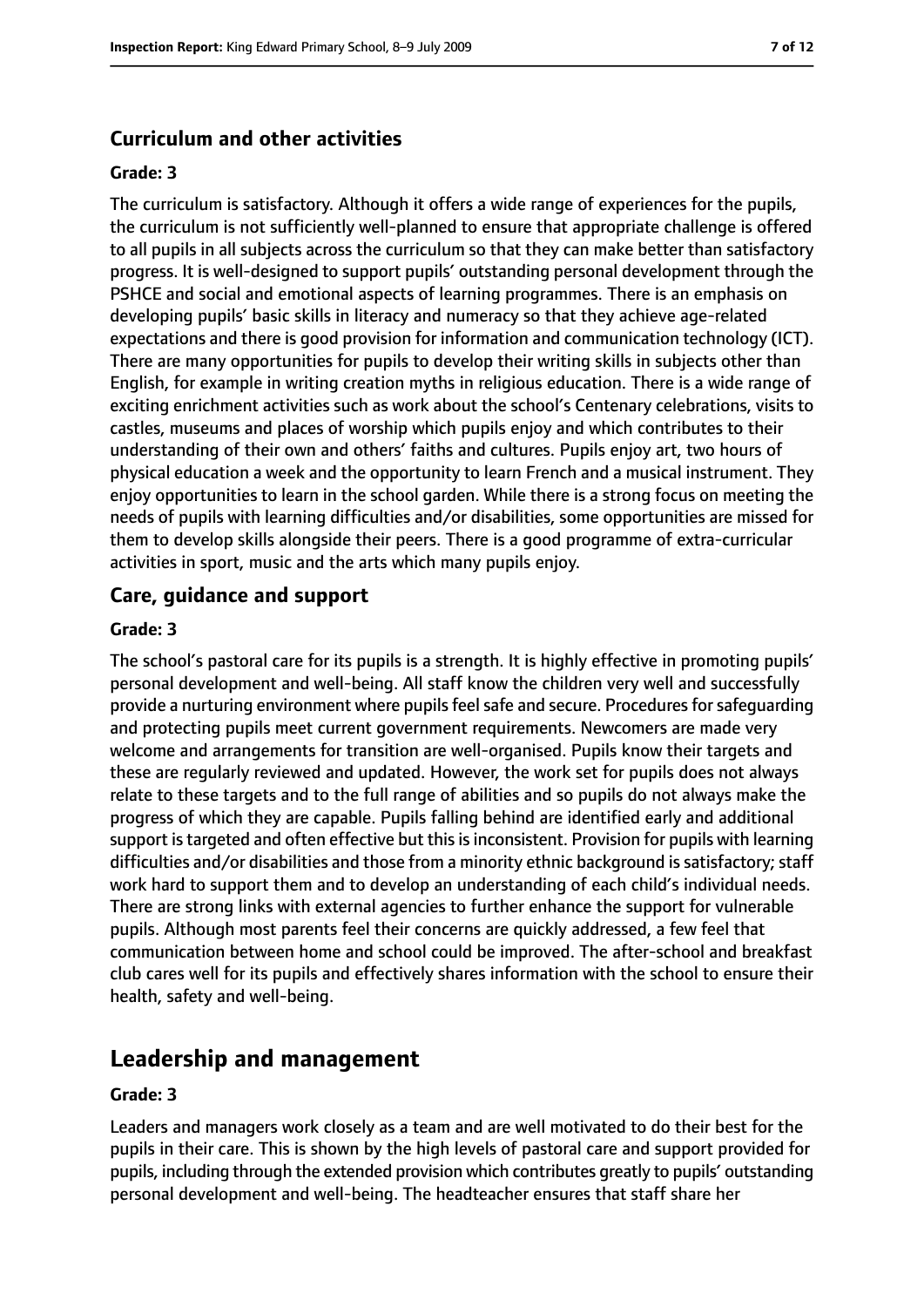determination to enable pupils to become well-rounded individuals. Although senior leaders are conscientious in carrying out their role and have introduced a wide variety of new initiatives, the impact of these has yet to be seen in the amount of academic progress made by pupils, particularly those who are most able. There has not been enough rigour in monitoring and evaluating the quality and consistency of teaching and learning to ensure that all pupils make at least good or better progress. Core subject leaders in literacy and numeracy are becoming increasingly involved in monitoring and evaluating the work in their subjects through lesson observations and are beginning to identify which areas need to improve.

Governors provide effective support to the school and are developing their role in acting as a 'critical friend'. They make regular visits to gain first-hand information about the work of the school and some use their areas of expertise to contribute to particular projects, for example in developing the Centenary garden. Equality of opportunity is promoted satisfactorily. Community cohesion is good. The school has been proactive in developing strong links within the local community, for example with local churches and other places of worship and has forged good links with national and international communities. Children were excited about learning what life is like for children in South Africa, prompting one child to say, 'I feel like an African now'. The school is working towards the full International School Award.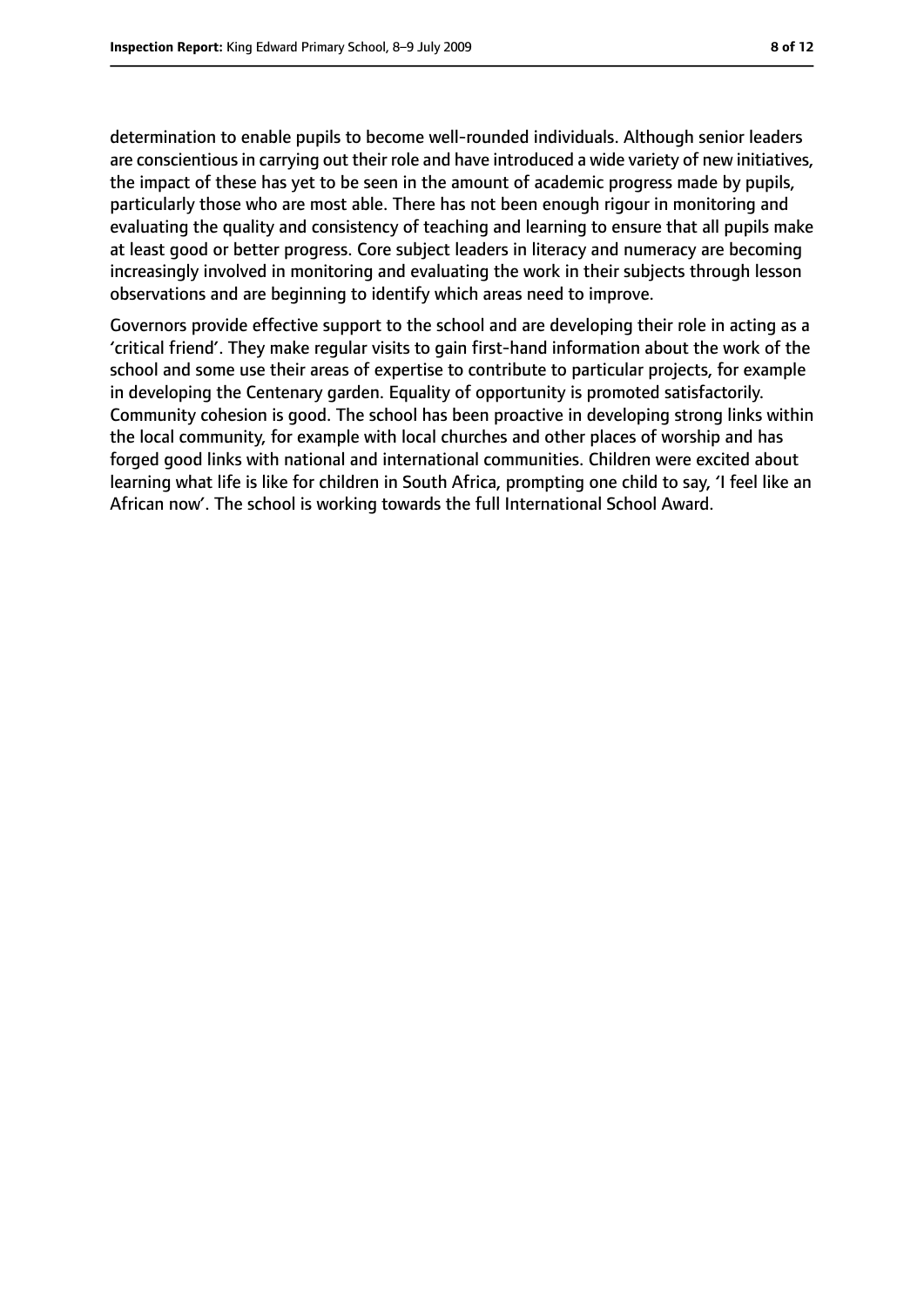**Any complaints about the inspection or the report should be made following the procedures set out in the guidance 'Complaints about school inspection', which is available from Ofsted's website: www.ofsted.gov.uk.**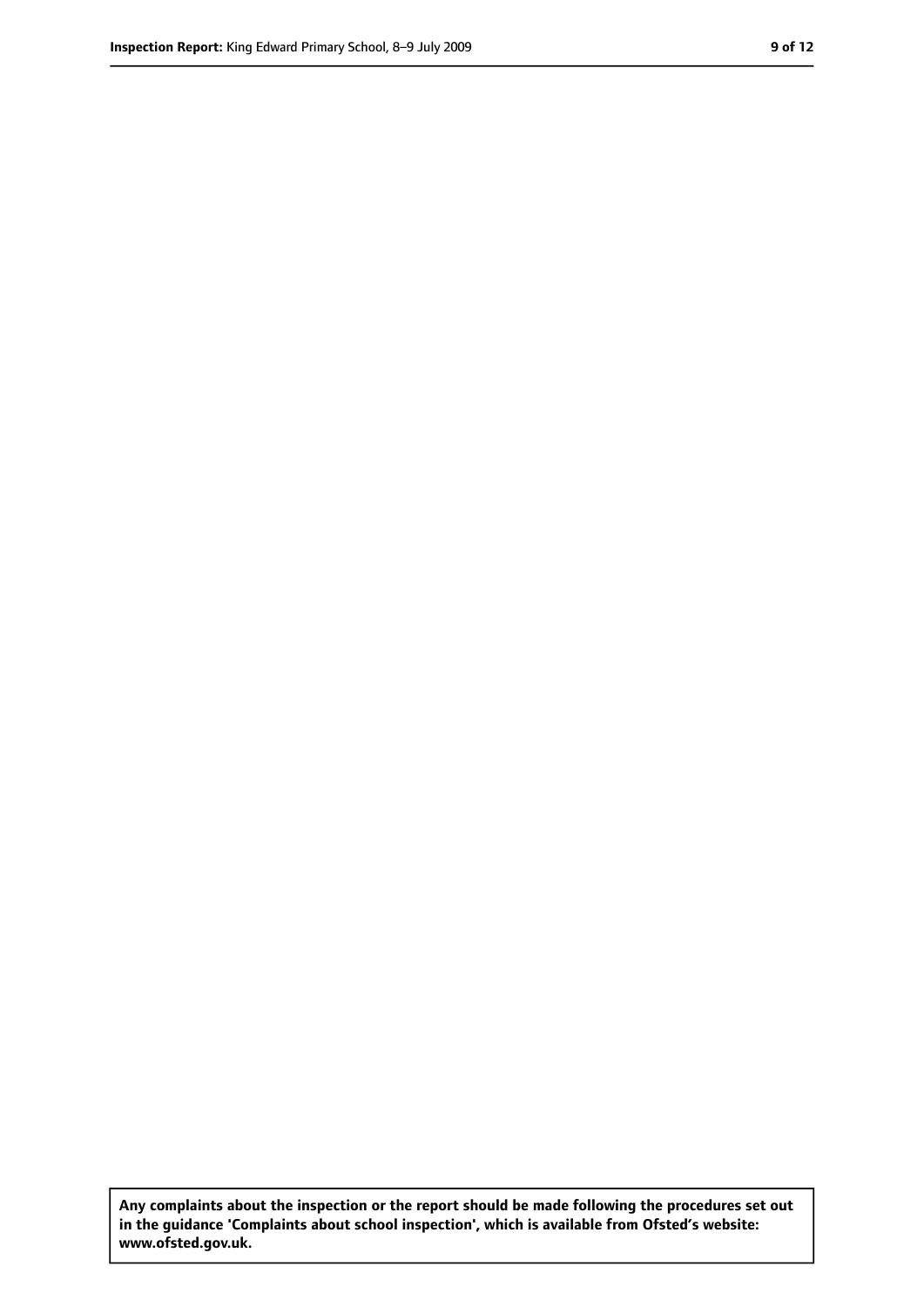# **Inspection judgements**

| key to judgements: grade 1 is outstanding, grade 2 good, grade 3 satisfactory, and ا | School         |
|--------------------------------------------------------------------------------------|----------------|
| arade 4 inadequate                                                                   | <b>Overall</b> |

#### **Overall effectiveness**

| How effective, efficient and inclusive is the provision of<br>education, integrated care and any extended services in meeting the<br>needs of learners? |     |
|---------------------------------------------------------------------------------------------------------------------------------------------------------|-----|
| Effective steps have been taken to promote improvement since the last<br>inspection                                                                     | Yes |
| How well does the school work in partnership with others to promote learners'<br>well being?                                                            |     |
| The capacity to make any necessary improvements                                                                                                         |     |

# **Effectiveness of the Early Years Foundation Stage**

| How effective is the provision in meeting the needs of children in the<br>l EYFS?            |  |
|----------------------------------------------------------------------------------------------|--|
| How well do children in the EYFS achieve?                                                    |  |
| How good are the overall personal development and well-being of the children<br>in the EYFS? |  |
| How effectively are children in the EYFS helped to learn and develop?                        |  |
| How effectively is the welfare of children in the EYFS promoted?                             |  |
| How effectively is provision in the EYFS led and managed?                                    |  |

#### **Achievement and standards**

| How well do learners achieve?                                                  |  |
|--------------------------------------------------------------------------------|--|
| $\vert$ The standards <sup>1</sup> reached by learners                         |  |
| How well learners make progress, taking account of any significant variations  |  |
| between groups of learners                                                     |  |
| How well learners with learning difficulties and/or disabilities make progress |  |

#### **Annex A**

<sup>&</sup>lt;sup>1</sup>Grade 1 - Exceptionally and consistently high; Grade 2 - Generally above average with none significantly below average; Grade 3 - Broadly average to below average; Grade 4 - Exceptionally low.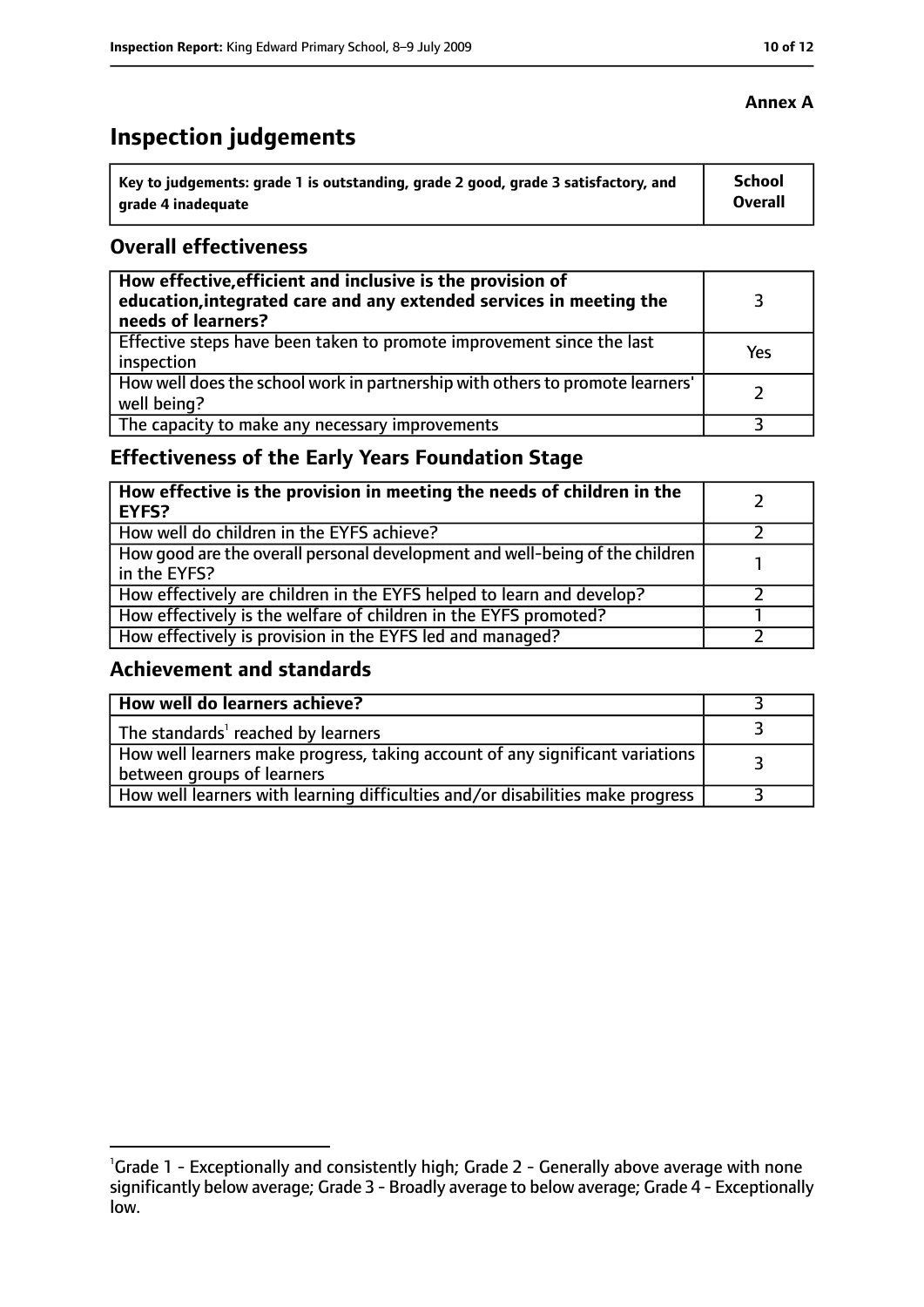# **Personal development and well-being**

| How good are the overall personal development and well-being of the<br>learners?                                 |  |
|------------------------------------------------------------------------------------------------------------------|--|
| The extent of learners' spiritual, moral, social and cultural development                                        |  |
| The extent to which learners adopt healthy lifestyles                                                            |  |
| The extent to which learners adopt safe practices                                                                |  |
| The extent to which learners enjoy their education                                                               |  |
| The attendance of learners                                                                                       |  |
| The behaviour of learners                                                                                        |  |
| The extent to which learners make a positive contribution to the community                                       |  |
| How well learners develop workplace and other skills that will contribute to<br>their future economic well-being |  |

# **The quality of provision**

| How effective are teaching and learning in meeting the full range of<br>learners' needs?              |  |
|-------------------------------------------------------------------------------------------------------|--|
| How well do the curriculum and other activities meet the range of needs and<br>interests of learners? |  |
| How well are learners cared for, quided and supported?                                                |  |

# **Leadership and management**

| How effective are leadership and management in raising achievement<br>and supporting all learners?                                              |           |
|-------------------------------------------------------------------------------------------------------------------------------------------------|-----------|
| How effectively leaders and managers at all levels set clear direction leading<br>to improvement and promote high quality of care and education |           |
| How effectively leaders and managers use challenging targets to raise standards                                                                 | 3         |
| The effectiveness of the school's self-evaluation                                                                                               | 3         |
| How well equality of opportunity is promoted and discrimination eliminated                                                                      | 3         |
| How well does the school contribute to community cohesion?                                                                                      | っ         |
| How effectively and efficiently resources, including staff, are deployed to<br>achieve value for money                                          | 3         |
| The extent to which governors and other supervisory boards discharge their<br>responsibilities                                                  |           |
| Do procedures for safequarding learners meet current government<br>requirements?                                                                | Yes       |
| Does this school require special measures?                                                                                                      | <b>No</b> |
| Does this school require a notice to improve?                                                                                                   | No        |